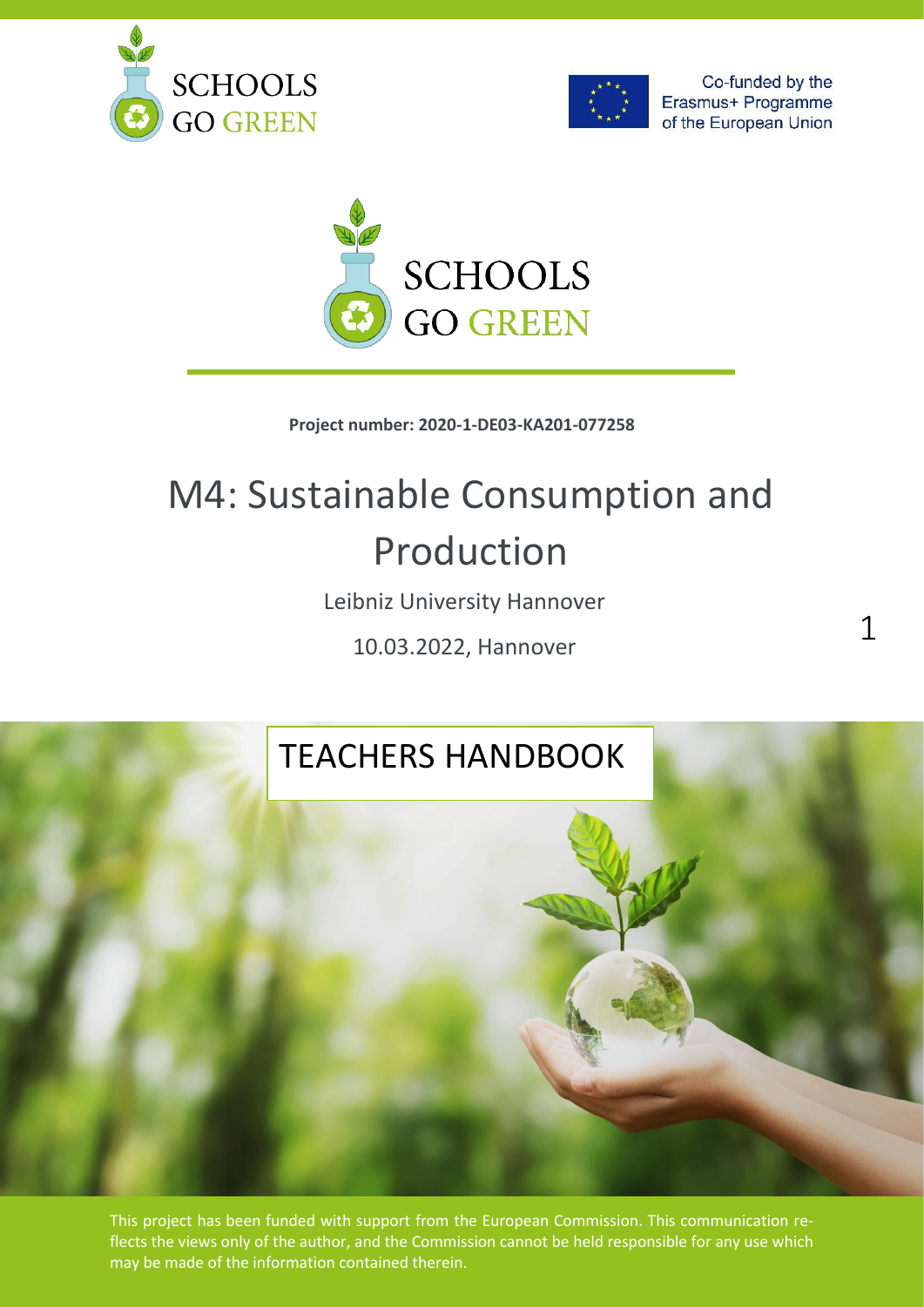



# <span id="page-1-0"></span>Project Information

**PROJECT:** Schools Go Green

**PROJECT TITLE:** DEVELOPING A WHOLE-SCHOOL APPROACH TO PROMOTE SOCIAL CHANGE AND SUSTAINABLE DEVELOPMENT AS A RESPONSE TO ENVIRONMENTAL CHALLENGES

**ACRONYM:** SCHOOLS GO GREEN

**PROJECT WEBSITE:** <https://schoolsgogreen.eu/>

**PROJECT NO.:** 2020-1-DE03-KA201-077258

**PROJECT COORDINATOR:** LEIBNIZ UNIVERSITAT HANNOVER, GERMANY

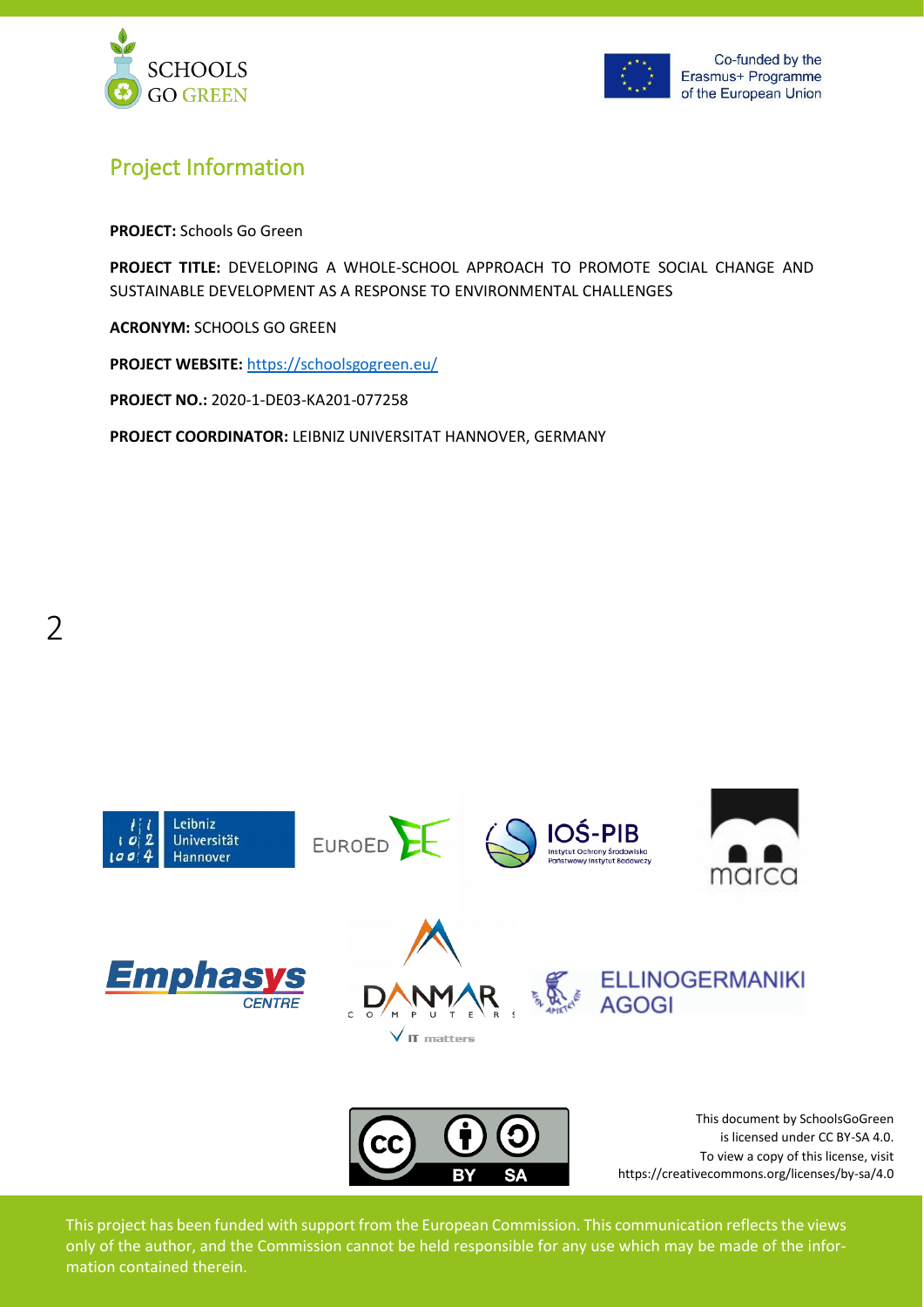



# **Contents**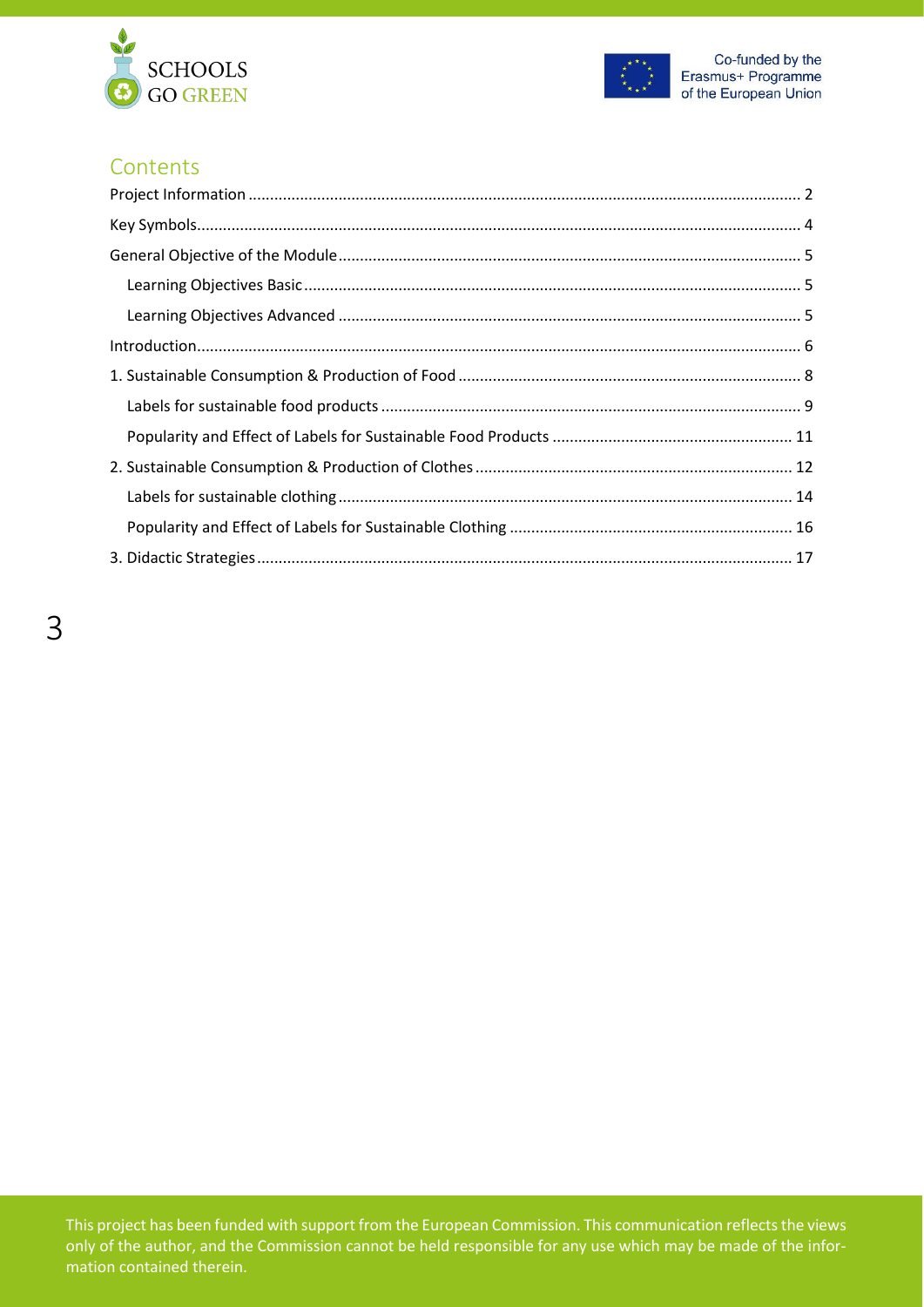



# <span id="page-3-0"></span>Key Symbols

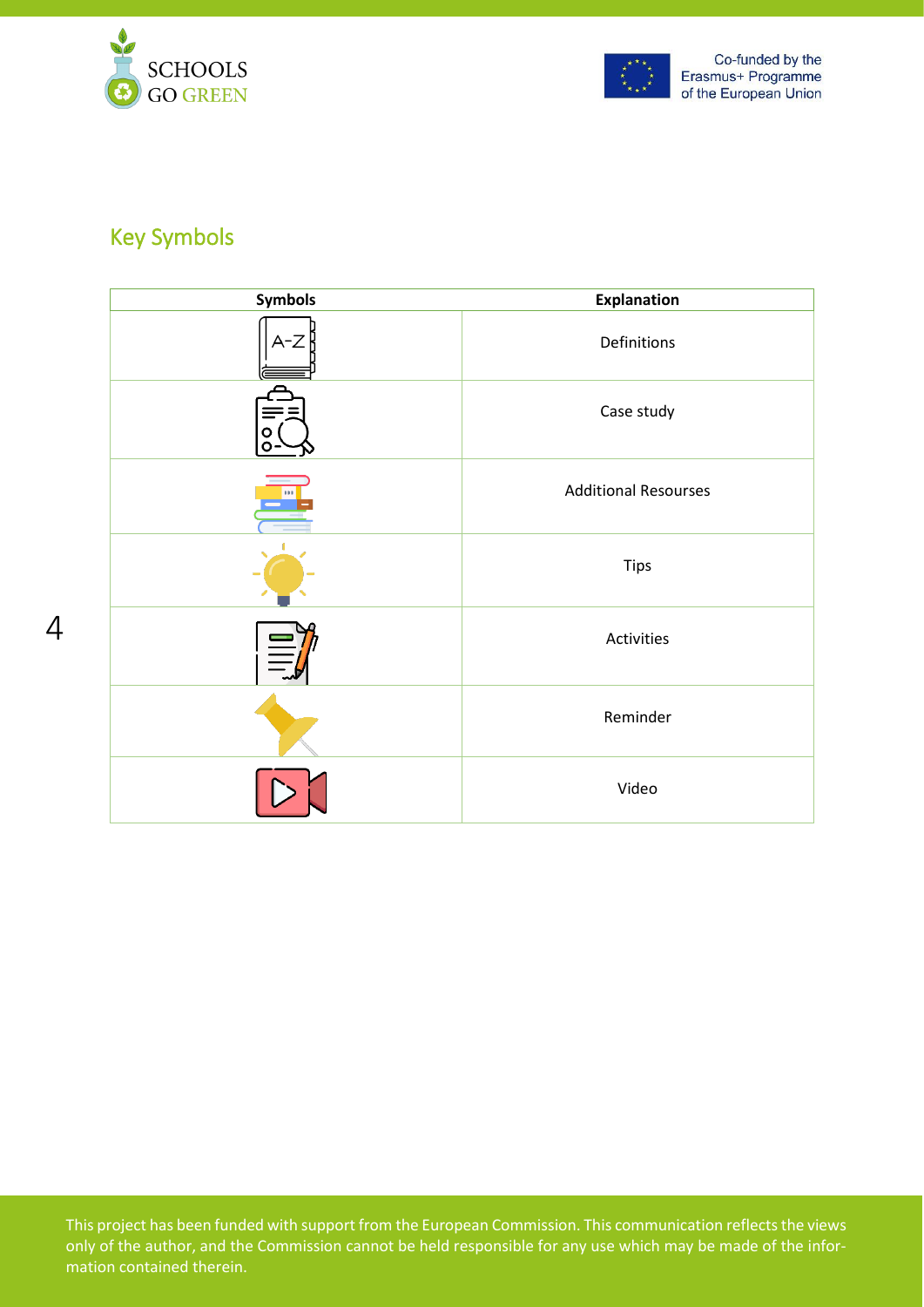



# <span id="page-4-0"></span>General Objective of the Module

The Module "Sustainable Consumption and Production" provides strategies and material to show primary school students why sustainable consumption is important, what they can do to make a change and how this affects the production of goods. The module will mainly focus on food and clothes products.

Based on this handbook for teachers, the module provides a presentation for students to be used in class, lesson plans for the age groups 6-10 and 10- 12 and a data bank with further ressources.

#### **Topics:**

Introduction

- 1) Sustainable Consumption & Production of Food
- 2) Sustainable Consumption & Production of Clothes
- 3) Didactic Strategies

## <span id="page-4-1"></span>Learning Objectives Basic

- What can one individual act in private and in school settings to make a change?
- How consumption can be reduced as a whole (what do I really need to live a health life? What is unnecessary?)
- Which products are regional and seasonal in the respective countries?

## <span id="page-4-2"></span>Learning Objectives Advanced

- How the production cycle of a piece of clothing (for example a t-shirt) and of a food example looks like
- How many stations does it run through?
- Who is involved (and to which conditions?)
- How material gets wasted during this cycle
- What are Eco-Textiles and what are the benefits?
- What is Eco-Farming and what are the benefits?
- What are sustainable fisheries?
- How does a recycling circle looks like in clothing and food?
- How much packaging is needed and wasted?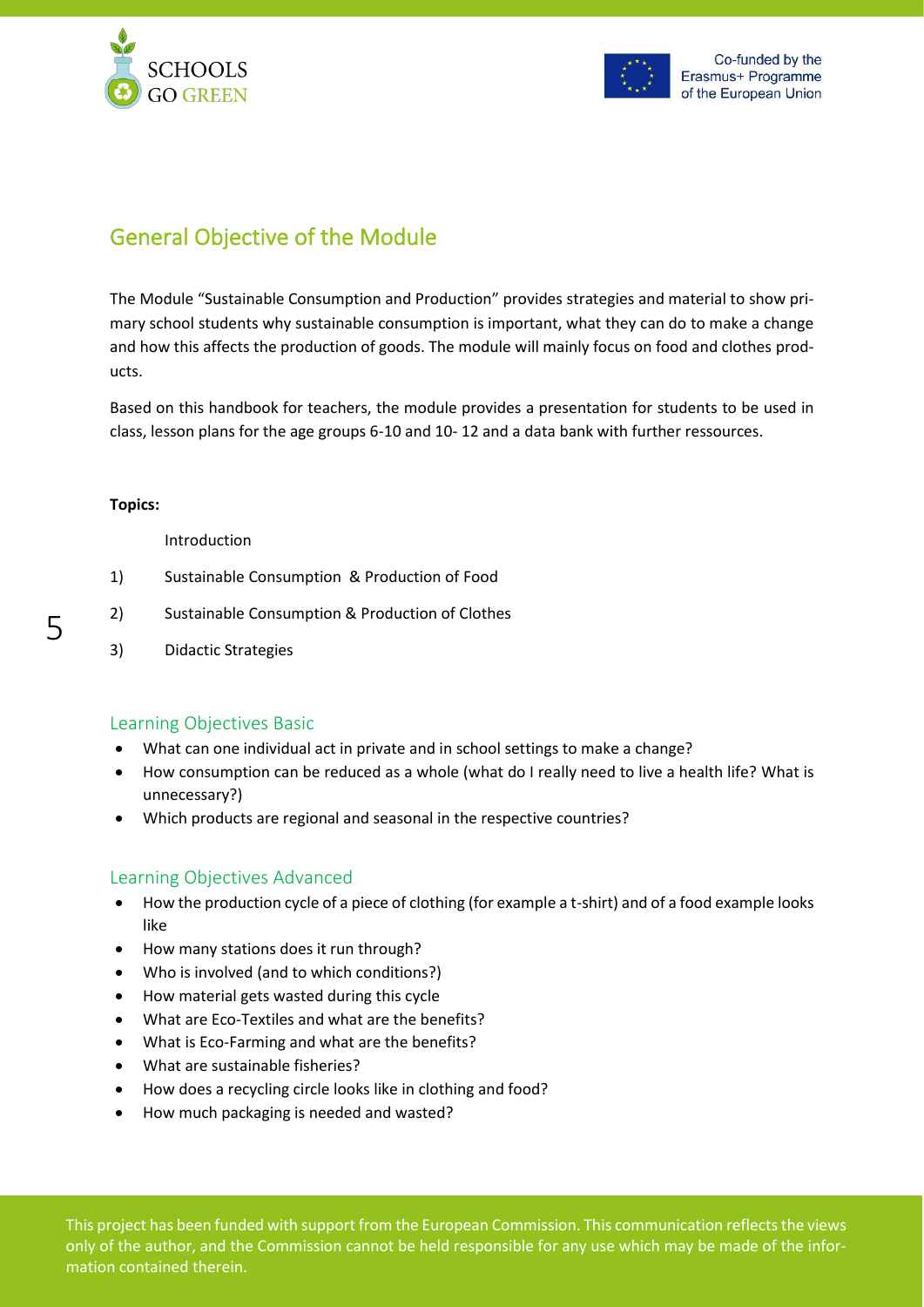



## <span id="page-5-0"></span>Introduction

6

It seems almost superfluous to explain the relevance of the sustainability issue, because it is on everyone's lips and has fortunately already produced a great change in people's awareness. Issues that Fridays for Future, for example, and ecological associations in many places are bringing out with more and more energy are being heard by an increasing number of people. Eco-labels have established in many countries. Fair trade is no longer a foreign word, people recognize the dangers of chemicals, pesticides and artificial ingredients in their food and clothing. A growing market of alternatives is enjoying increasing popularity. Many companies, for example, already have their own sustainability experts and point out their environmentally friendly standards and efforts on their websites. These references should always be taken with a grain of salt and checked carefully, because companies have long known that sustainability sells well. In any case, the result is that the supply of corresponding products increases in line with their popularity among the population. It is certainly worth asking whether we need new markets that also follow the traditional market logic, or whether we can rethink our approach to the extent that we resort to recycling and second-hand, and are more concerned with our own supply and regionality.

In line with the general goals of the project *SchoolsGoGreen* this module focusses on ecological sustainability and action against climate change. It has to be acknowledged that there are different strategies towards these goals and also aspects like like social standards in the production or the health of the consumers are important. Therefore this handbook is not intended to make purchasing recommendations, but to take a holistic view of sustainability and provide practical guidelines to approach this topic in primary schools.

Current studies also indicate that the greatest concern of the young generation for the future is the climate or climate change<sup>1</sup>. It is therefore time to create a sense of empowerment and thus replace the feeling of powerlessness.

In 2006 the goal to *Ensure sustainable consumption and production patterns* was established by the United Nations among the 17 Sustainable Development Goals. Until 2030 the United Nations should "achieve the sustainable management and efficient use of natural resources"<sup>2</sup>.

Taking into account that agriculture and production of clothes<sup>3</sup> are regarded to be main polluters of clean water the awareness grew that this topic should already be addressed in early school education. Next to strategies aiming at a transformation of the production of food and clothes the United Nations launched the campaign *#actnow* which provides strategies and educational guidelines for individual or collective action as informed consumers.

In 2020 the European Union introduced the *European Green Deal* connected with the goal to become climate neutral in 2050, which means that there should be no net emissions of greenhouse gases anymore<sup>4</sup>. Next to large investments into the transformation of the industrial sectors the European

<sup>1</sup> https://wien.orf.at/stories/3068047/)

<sup>2</sup> https://www.un.org/sustainabledevelopment/sustainable-consumption-production/

<sup>3</sup> https://www.un.org/sustainabledevelopment/wp-content/uploads/2019/07/12\_Why-It-Matters-2020.pdf <sup>4</sup> [https://ec.europa.eu/info/strategy/priorities-2019-2024/european-green-deal\\_en](https://ec.europa.eu/info/strategy/priorities-2019-2024/european-green-deal_en)

This project has been funded with support from the European Commission. This communication reflects the views only of the author, and the Commission cannot be held responsible for any use which may be made of the information contained therein.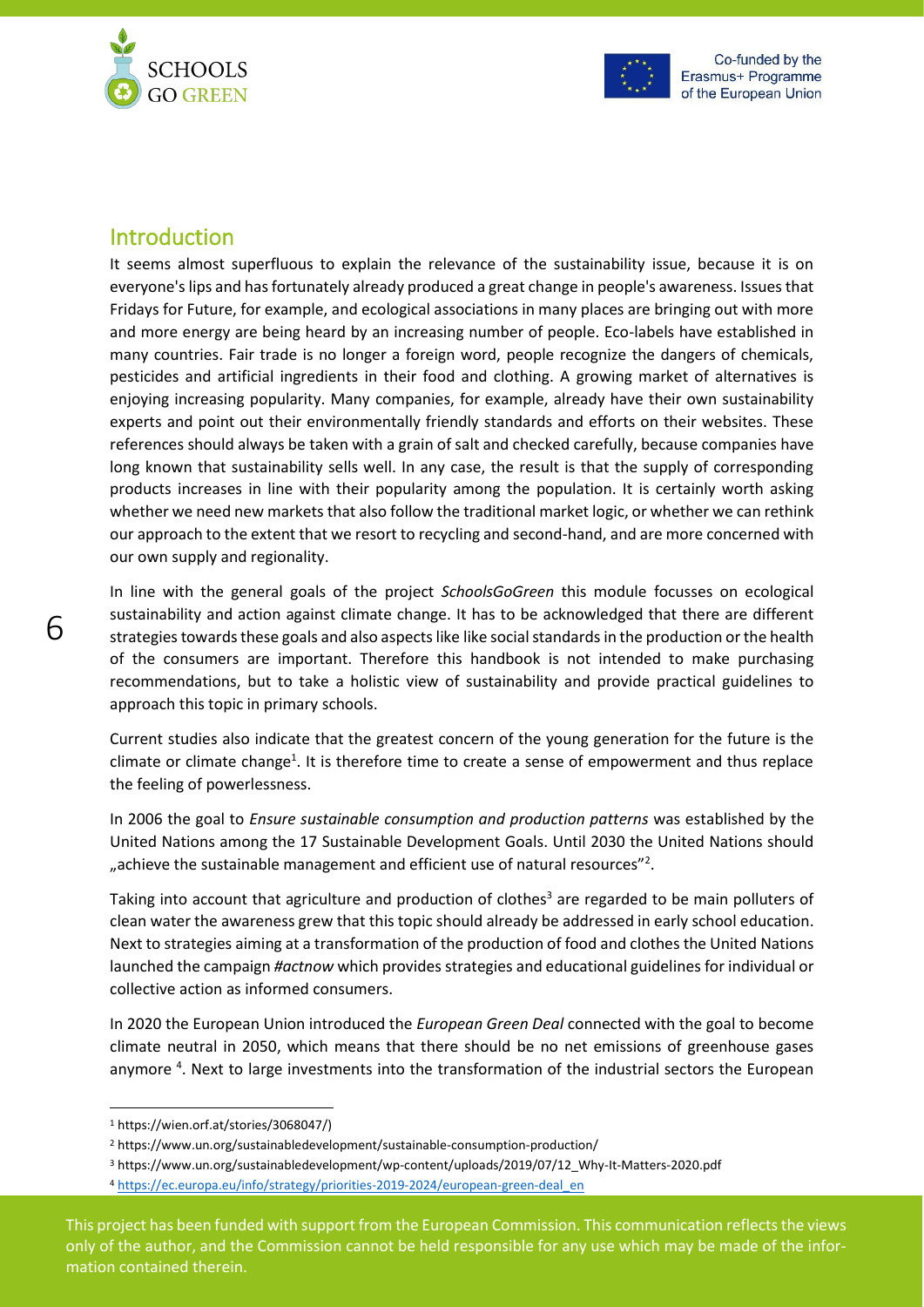

7



Union also launched campaigns like the *Climate Pact*, wich aims at connecting people all over Europe to join their forces in climate action  $5$ 

The following two chapters provide general information about sustainable consumption and production of food and clothes. This handbook doesn't claim to provide exhaustive information about these topics. To get more detailed information, the data bank of the project **[to be found here]** provides additional ressources if information.

As descbribed above, the focus lies on the connection to the everyday life of students and options for individual or collective action. In this sense the chapter provide facts and figures about production and consumption and guidelines for individual consumption decisions. As this project presents an European cooperation of organisations from different countries, aspects like labels for food and clothes or ecological standards might differ from country to country.

<sup>5</sup>[https://ec.europa.eu/commission/presscorner/api/files/attachment/862911/climate-pact-for-all-europeans-march-](https://ec.europa.eu/commission/presscorner/api/files/attachment/862911/climate-pact-for-all-europeans-march-2020_en.pdf.pdf)[2020\\_en.pdf.pdf](https://ec.europa.eu/commission/presscorner/api/files/attachment/862911/climate-pact-for-all-europeans-march-2020_en.pdf.pdf)

This project has been funded with support from the European Commission. This communication reflects the views only of the author, and the Commission cannot be held responsible for any use which may be made of the information contained therein.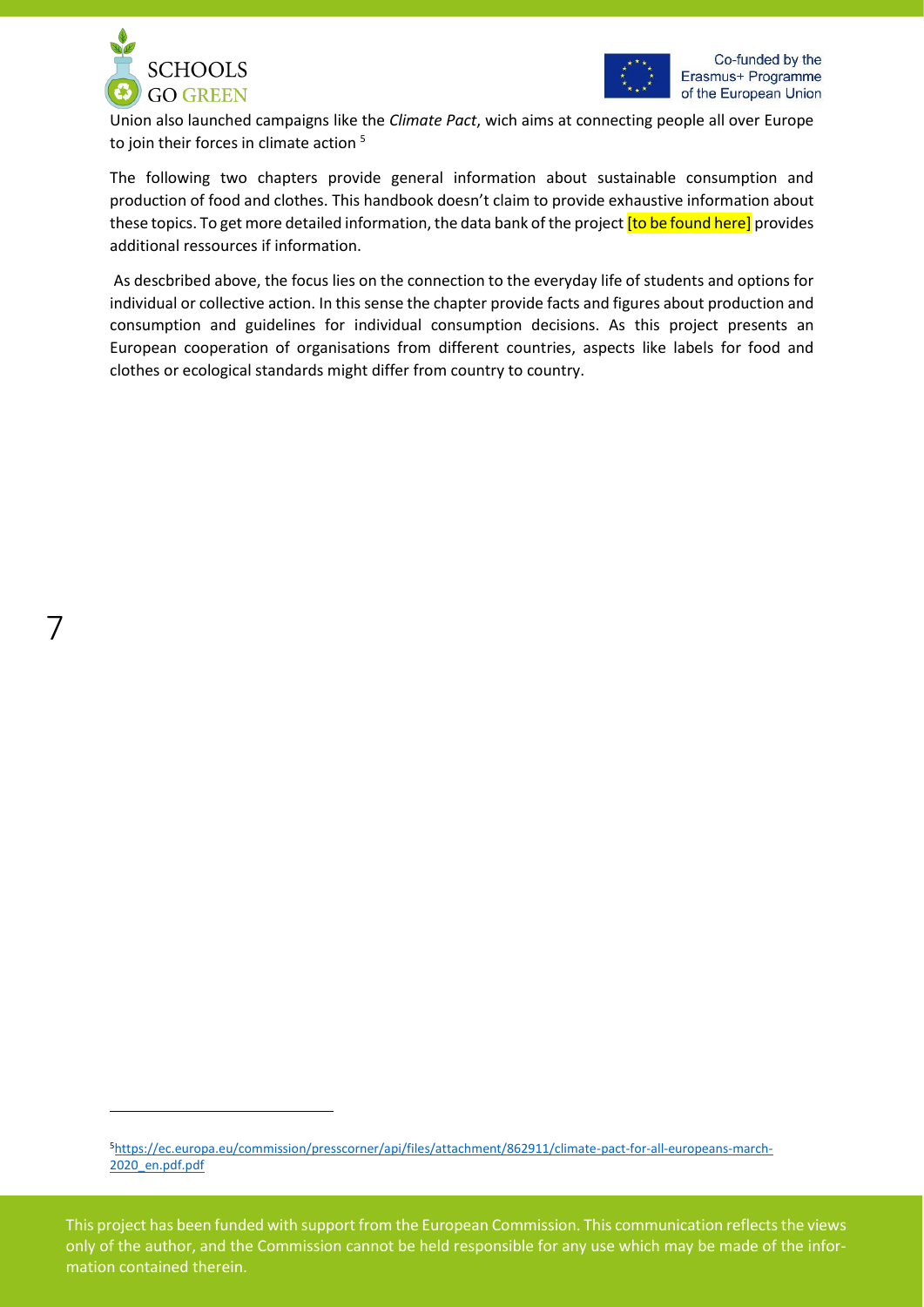



# <span id="page-7-0"></span>1. Sustainable Consumption & Production of Food

The globalized production and transportation processes of food have brought benefits for retailers and consumers, that now have access to a huge variety of both fresh and stored food from all over the world. On the other hand these complex processes lead to massive consumption of energy for transportation and cooling systems.

*"The food sector accounts for around 30 per cent of the world's total energy consumption and accounts for around 22 per cent of total Greenhouse Gas emissions*" (United Nations 2022)<sup>6</sup>

Another major problem is the increased amount of food that is wasted without being consumed.

*"Each year, an estimated 1/3 of all food produced – equivalent to 1.3 billion tons worth around \$1 trillion – ends up rotting in the bins of consumers and retailers, or spoiling due to poor transportation and harvesting practices."* (ibid)



The large number of companies and retailers within the production and transportation chain increases the difficulty of implementing sustainable strategies for ecological friendly production or energy efficient transportation. According to the United Nations Environment Programme the way towards a sustainable production of food include the dimensions of businesses, governments and citizens.<sup>7</sup>

- Businesses should be supported with, financial aid, technical innovation, best practices or local knowledge to achieve ecofriendly production and transportation.
- Governments should act by establishing regulatory frameworks, institutional setups, tariff designing and subsidies & guarantees.
- Citizens should be made aware about the options and power they have as customers and be ecouraged to have a willingness to pay for sustainable produced food.

A major challenge on the path from a general awareness and willingness to actual sustainable consumption patterns is to make informed decisions when buying a product. There is a large number of logos and labels trying to convince consumers, some of them present monitored standards, some are just inventented by the production company itself to produce a better image. The following section will give an overview on trustworthy labels for food to be presented students. As mentioned above, this overview presents a general European perspective and might have to be adjusted for the situation in different countries.

<sup>6</sup> https://www.un.org/sustainabledevelopment/sustainable-consumption-production/

<sup>7</sup> <https://www.unep.org/regions/asia-and-pacific/regional-initiatives/supporting-resource-efficiency/sustainable-food>

This project has been funded with support from the European Commission. This communication reflects the views only of the author, and the Commission cannot be held responsible for any use which may be made of the information contained therein.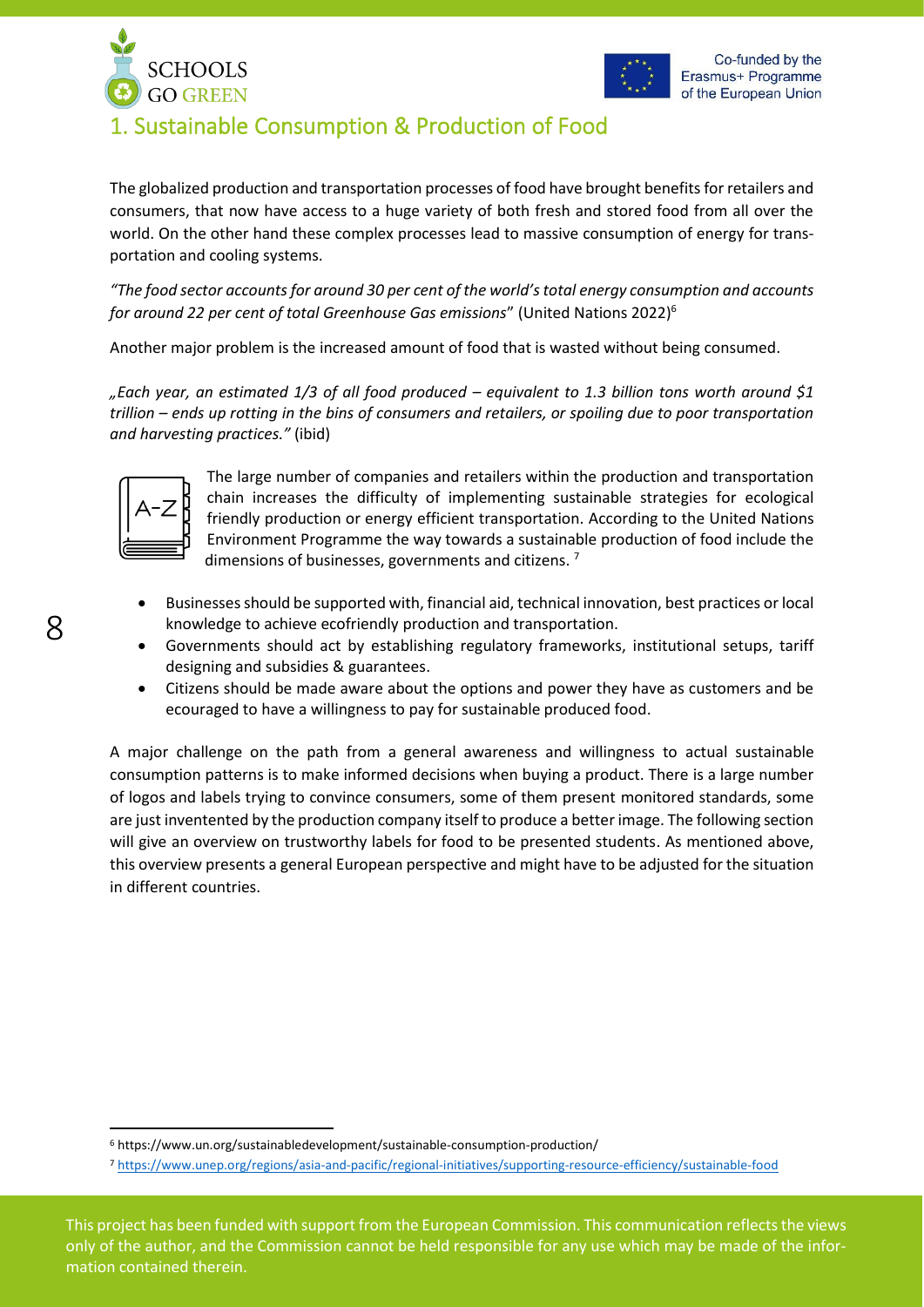



## <span id="page-8-0"></span>Labels for Sustainable Food Products

Eco labels are used to work with manufacturers to give consumers more clarity about the product and, for example, how it is made, the working conditions of workers, and transportation routes. This information can relate to ethical to purely ecological characteristics These labels are voluntary. According to a Forbes survey, 88% of consumers consciously choose brands to make more sustainable choices. But it's not that easy: although there are currently many eco-labels (and the trend is rising), they usually refer to only one or a few individual aspects of the supply chain and all apply their own standards.

"A report from the Changing Markets Foundation found that "despite the proliferation of different initiatives, there is no overarching scheme that satisfactorily addresses sustainability performance across the whole supply chain". As many of these eco-labels only cover one aspect of the supply chain, they lack full transparency into the life-cycle of a product and its total impact."



To address the issue of labels, the Website https://www.siegelklarheit.de/en/ has made it its mission to list all labels in a transparent and comprehensible manner.

#### **EU Organic Logo**



"The European Union organic logo gives a coherent visual identity to organic products produced in the EU. This makes it easier for consumers to identify organic products and helps farmers to market them across the entire EU. The organic logo can only be used on products that have been certified as organic by an authorised control agency or body. This means that they have

fulfilled strict conditions on how they must be produced, processed, transported and stored. The logo can only be used on products when they contain at least 95% organic ingredients and additionally, respect further strict conditions for the remaining 5%. The same ingredient cannot be present in organic and non-organic form." <sup>8</sup>

More information: [https://ec.europa.eu/info/food-farming-fisheries/farming/organic](https://ec.europa.eu/info/food-farming-fisheries/farming/organic-farming/organic-logo_en)[farming/organic-logo\\_en](https://ec.europa.eu/info/food-farming-fisheries/farming/organic-farming/organic-logo_en)

#### **Bio-Siegel**



"All agricultural products produced according to the requirements outlined in the EU Regulation on Organic Farming , as referenced in the German Organic Food Labelling Act, are permitted to use the Bio-Siegel label. At least 95% of of the agricultural ingredients contained in processed products must come from organic production."<sup>9</sup>

More information:<https://www.oekolandbau.de/en/bio-siegel/>

<sup>8</sup> https://ec.europa.eu/info/food-farming-fisheries/farming/organic-farming/organic-logo\_en

<sup>9</sup> https://www.ecolabelindex.com/ecolabel/bio-siegel

This project has been funded with support from the European Commission. This communication reflects the views only of the author, and the Commission cannot be held responsible for any use which may be made of the information contained therein.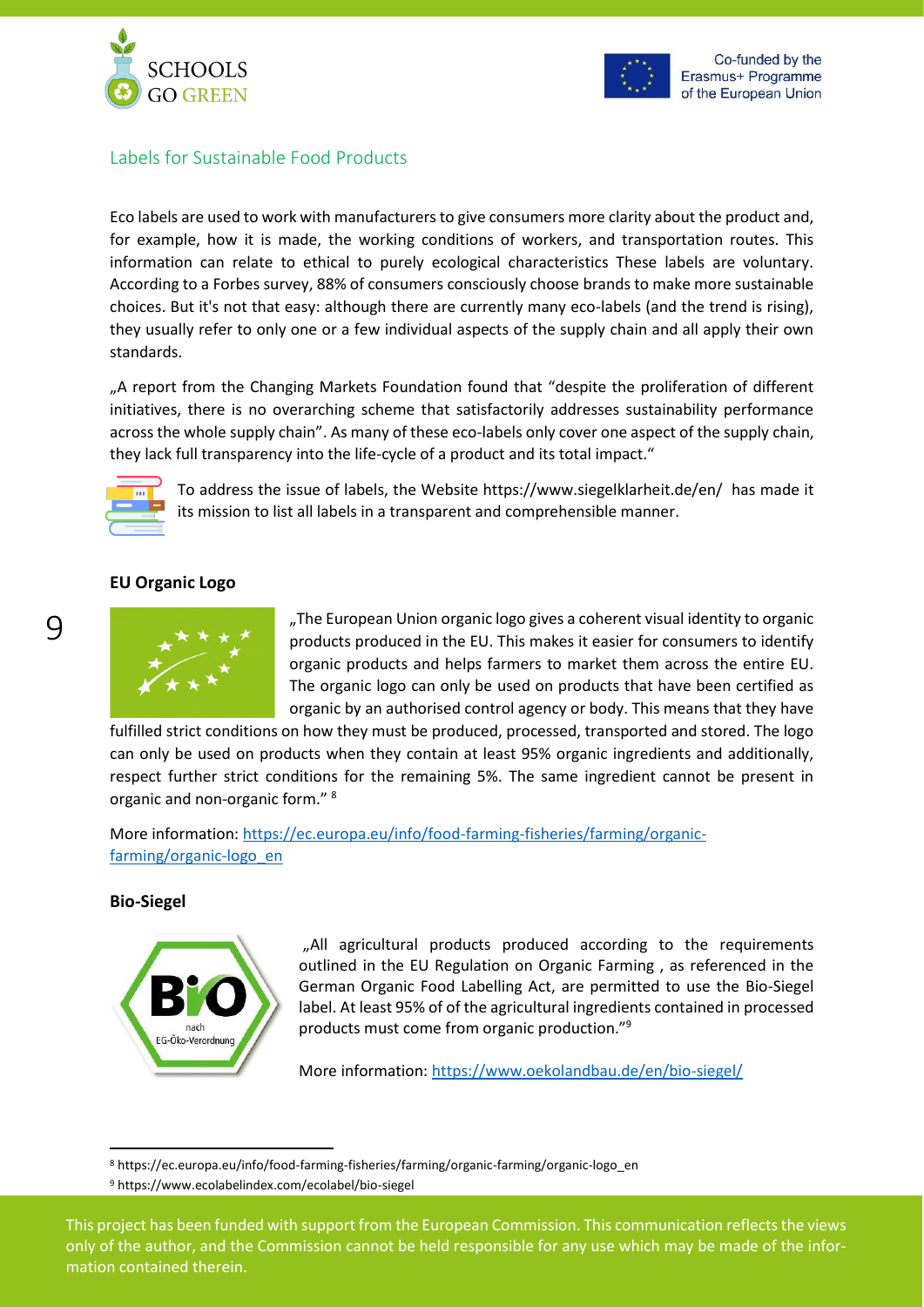



### **Fairtrade International**



"For farmers and workers, Fairtrade means:

- Prices that aim to cover the average costs of producing their crop sustainably – a vital safety net when market prices drop
- The Fairtrade Premium an extra sum of money paid on top of the selling price to invest in business or community projects of their choice
- Decent working conditions and a ban on discrimination, forced labour and child labour
- Access to advance credit ahead of harvest time
- Being able to plan more for the future with more security and stronger relationships with buyers"<sup>10</sup>

For consumers, Fairtrade means:

10

- "A product with the FAIRTRADE Mark means the producers and businesses have met the stringen[t Fairtrade social, economic and environmental standards.](https://www.fairtrade.net/standard/about)
- According to a 2015 GlobeScan study of consumers in 15 countries, more than 50 percent of consumers are familiar with the FAIRTRADE Mark and of those, 80 percent say they have a more positive perception of brands that carry it." (ibid)

More information: https://www.fairtrade.net/about

<sup>10</sup> https://www.fairtrade.net/about/how-fairtrade-works

This project has been funded with support from the European Commission. This communication reflects the views only of the author, and the Commission cannot be held responsible for any use which may be made of the information contained therein.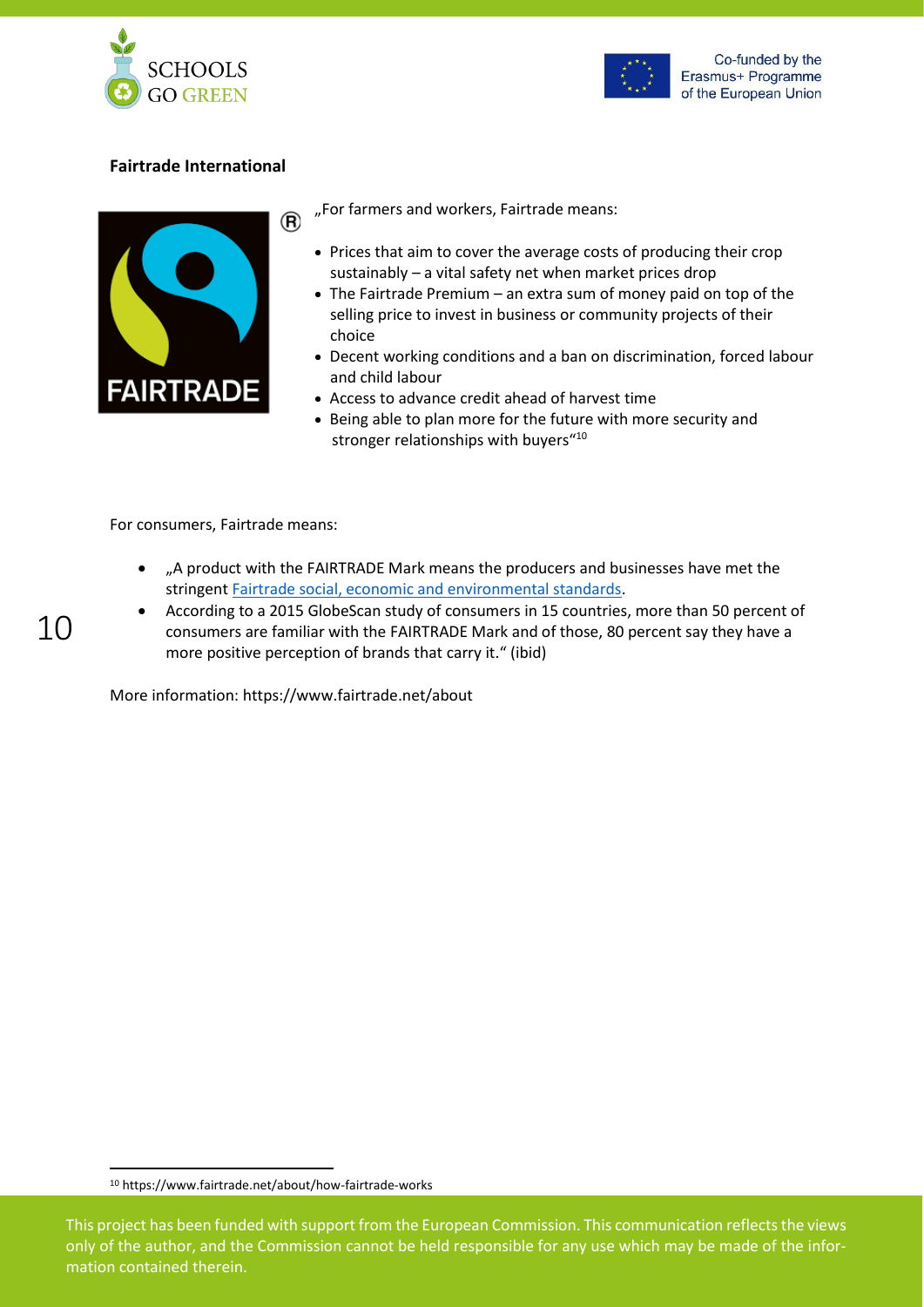

11



## <span id="page-10-0"></span>Popularity and Effect of Labels for Sustainable Food Products

As the graph below indicates labels that ensure the quality of food products are very popular among the people of the European Union. But is has to be noted that this applies to food labels in general, not only for labels that ensure sustainability. Another important aspect is also the geographical origin where the food was produced.

#### Figure 1: Importance of labels for food products $11$



QC13.3 How important or not are the following factors in your decision to buy food products? They have a specific label ensuring the quality of the product (%)

The knowledge or familiarity about sustainable labels for food and willingness to buy labelled products is observed to be very different among clusters within societies <sup>12</sup>. In general it can be noted that at least one third of the EU poupulation is aware of the Fairtrade-Label and about one quarter is aware of the EU-Organic-Farm-Label.

Figure 2: Awareness about sustainable labels for food products $^{13}$ 



<sup>&</sup>lt;sup>11</sup> https://www.ucg.ac.me/skladiste/blog\_43432/objava\_71812/fajlovi/ebs\_473\_en.pdf, p. 97

<sup>12</sup> https://mdpi-res.com/d\_attachment/sustainability/sustainability-11-07240/article\_deploy/sustainability-11-07240.pdf <sup>13</sup> https://www.ucg.ac.me/skladiste/blog\_43432/objava\_71812/fajlovi/ebs\_473\_en.pdf, p. 98

This project has been funded with support from the European Commission. This communication reflects the views only of the author, and the Commission cannot be held responsible for any use which may be made of the information contained therein.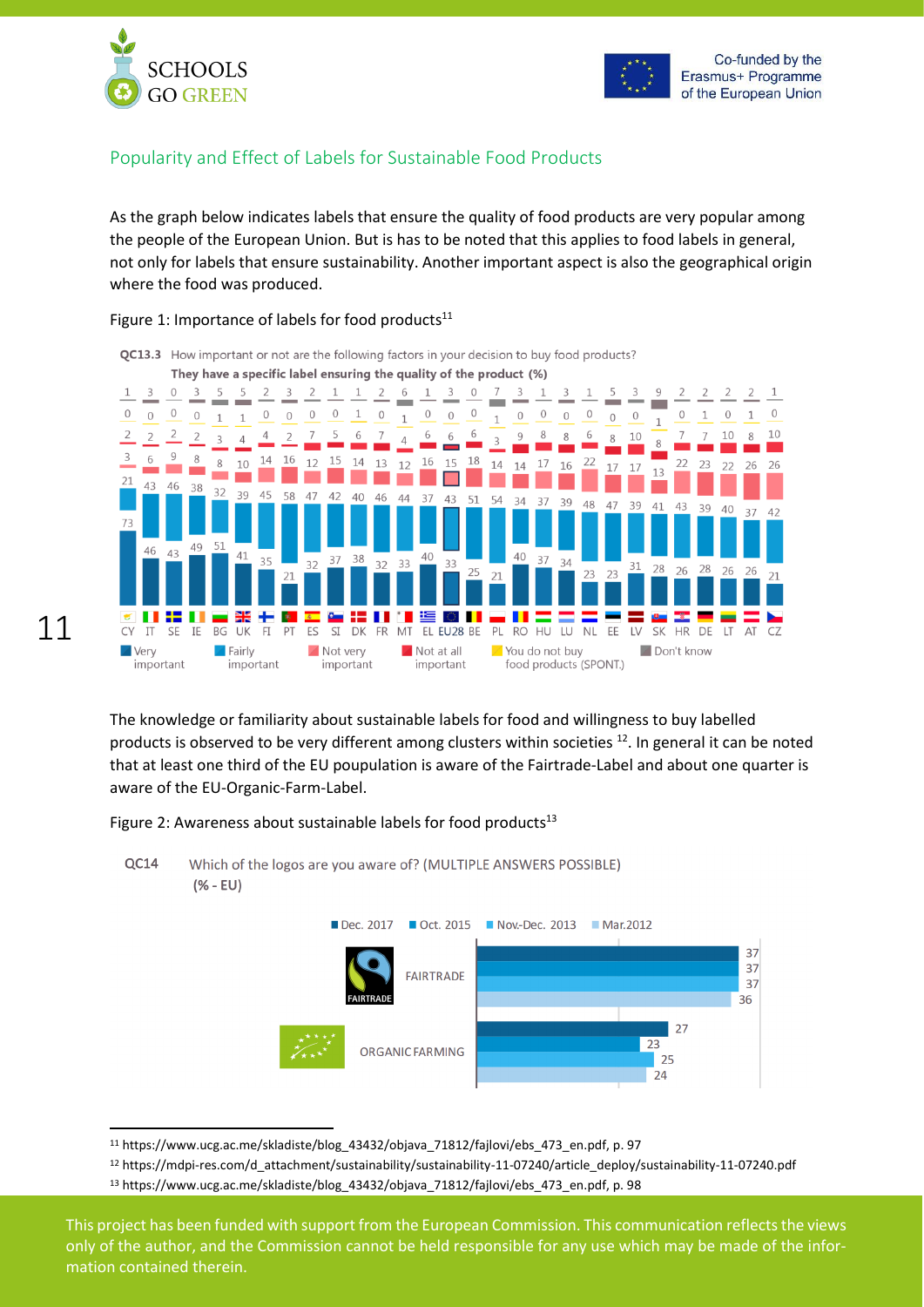



Co-funded by the Erasmus+ Programme of the European Union

## <span id="page-11-0"></span>2. Sustainable Consumption & Production of Clothes

A quite new trend in the fashion industry is called "fast fashion" which means that new collections are coming onto the market at ever shorter intervals, and the spiral of new trends and "outdated" fashion is turning ever faster. Many items of clothing are only bought for one season and are mostly correspondingly sloppy in quality. This results in a short life circle of products that can be observed for example in Germany: here consumers buy an average of sixty items of clothing per year. The rapidly increasing proportion of online purchases are exacerbating this trend. Not only low prices and extremely high discounts are typical for fast fashion, but also the marketing strategies are designed for the short-term satisfaction of the buyer's interests and always give rise to new ones. One in five pieces of clothing is hardly ever worn. The trend in the global clothing production shows a rather alarming development: the production of clothing has more than doubled since the turn of the millennium and further studies show that the textile sector might continue to grow steadily in the coming decades. All the signs are there of excessive, unsustainable development.

Why is fast fashion a problem? The consequences of the problems described above are mainly ecological and social problems, about which many consumers do not really know much at all: Large amounts of water are needed to grow cotton, especially in water-scarce areas. About 200 bathtubs full of water are needed to grow one kilogram of cotton. Pesticides and fertilizers are a particular problem in conventional cotton farming. This sector accounts for about 14 percent of the global insecticide market and about 5 percent of the pesticide market. Dyes and other chemicals pollute wastewater in producing countries, which often lack adequate wastewater treatment facilities.

In addition the issue of working conditions and wages in the textile sector is yet another huge problem., tailors in many producing countries work under inhumane conditions.

The use of polyester or elastane results in microplastics entering waterways and oceans during washing. So far, there is no reliable data on how many fibers are released in this way. It is estimated that a total of 80 to 400 tons of microparticles are released by clothing in Germany each year.

All these aspects listed show that it is a systemic problem, which basically only a holistic view can really do justice to.

Young people display the achievements of their shopping trips through the cities (or internet) on social networks, blogs and/or YouTube: In the so called HAULS they present their purchases not only to relatives and friends# but also, depending on the "privacy setting" used, to a wide audience. For the clothing manufacturers, this results in an advertising effect that cannot be paid for, because what could be more authentic than the appreciation of the products by the consumers themselves? More and more fashion companies are therefore sponsoring successful bloggers with free clothing samples, which they then put in the right light in their videos. There have been the first legal disputes for some years now, because the labeling of advertising is an important factor in so-called influencer marketing. The online community itself is also becoming more sensitive in this regard.

Pupils in postmodern society are accustomed to the constant availability of consumer goods and services. Through the Internet, two enormous aspects come together: the constant availability and the constantly growing and even overwhelming offer of consumer goods such as clothing, which is visible around the clock (online stores obviously do not follow opening hours). This results in a high risk of quick and therefore wrong purchases. In addition, advertising awakens further needs which, in the absence of reflection, not only young people can mistake for their own desires.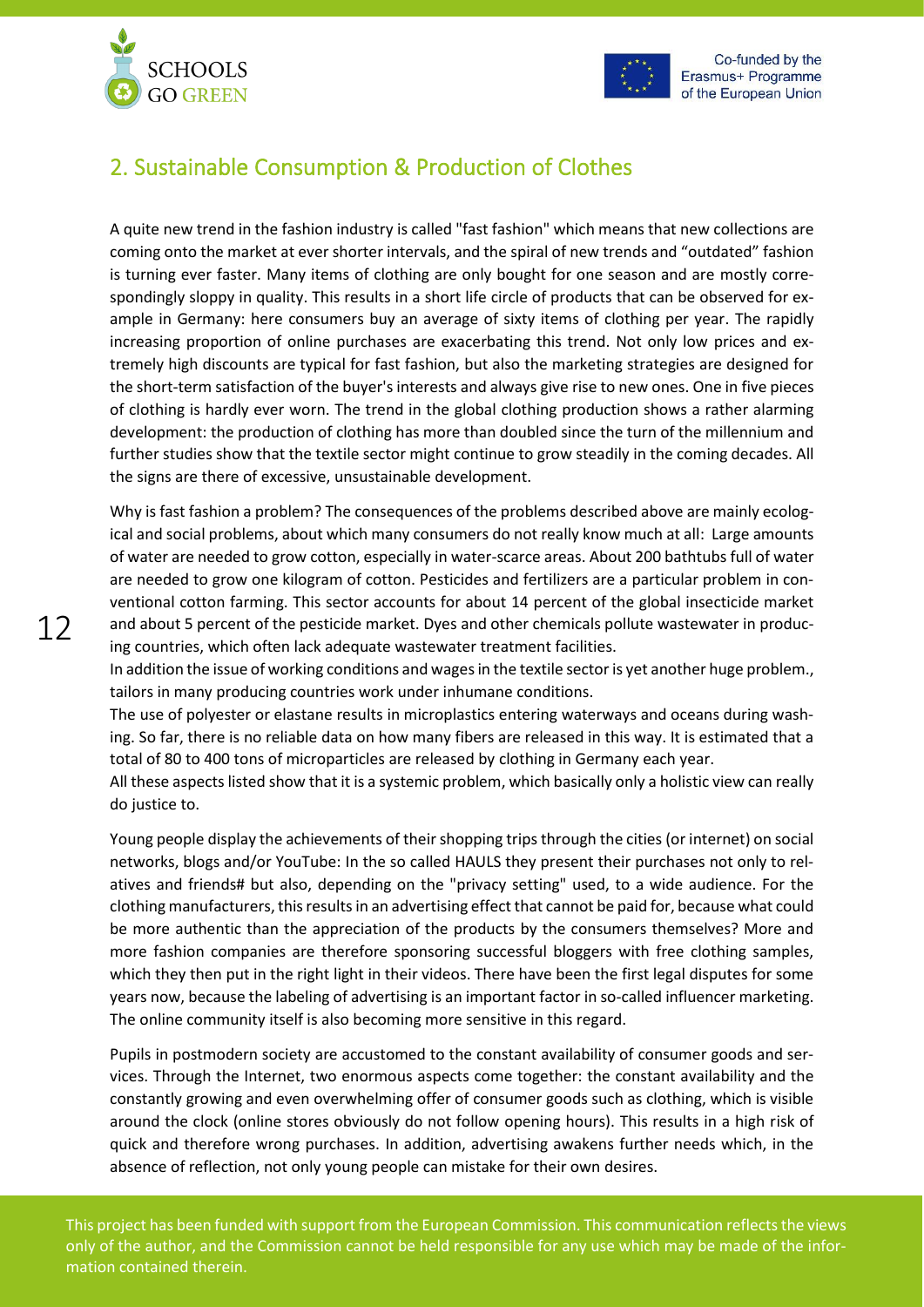



When it comes to holism, recycling is of course also important. In the textile industry, this does not look very promising. Recycling in the sense of a closed material cycle does not de facto take place. Worldwide, A very surprisingly low number of less than one percent (!) of the material used for textile production is reused to make clothing. Around eighty percent of the used clothing produced worldwide is incinerated or ends up in landfills. About twenty percent goes through a process known as "downcycling," which is the production of rags or insulation material from used clothing.<sup>14</sup>

It's not that consumers don't care about where their product comes from, the environmental impact of its production, and the working conditions of the workers involved. More and more people are trying to include these aspects in their purchasing decisions. But In comparison to food products, where already a large part of the European population is concerned about sustainable aspects, the purchase of clothes is merely connected to a low price. According to the special Eurobarometer 501 from 2019 "around half of respondents (49%) say that clothes should be available at the lowest possible price, regardless of the environmentor the working conditions under which they were made."<sup>15</sup>



Consuming sustainable fashion does not exclusively refer to buying clothes with certain labels. It may be that no new product is needed at all, because there are already enough similar items in one's own closet. So the first thing that counts is questioning one's own needs:

Do I really need this item? If it is then the case that the product is needed, then one can consider: does the product have to be bought (new) or is there perhaps a clothing swap party in one's own environment (very modern and popular in German cities) or does someone offer the desired item of clothing second-hand so that I don't have to order it?

<sup>14</sup>https://www.bmuv.de/themen/nachhaltigkeit-digitalisierung/konsum-und-produkte/produktbereiche/mode-undtextilien#c38787

<sup>15</sup> https://webgate.ec.europa.eu/ebsm/api/public/deliverable/download?doc=true&deliverableId=72423, page 2

This project has been funded with support from the European Commission. This communication reflects the views only of the author, and the Commission cannot be held responsible for any use which may be made of the information contained therein.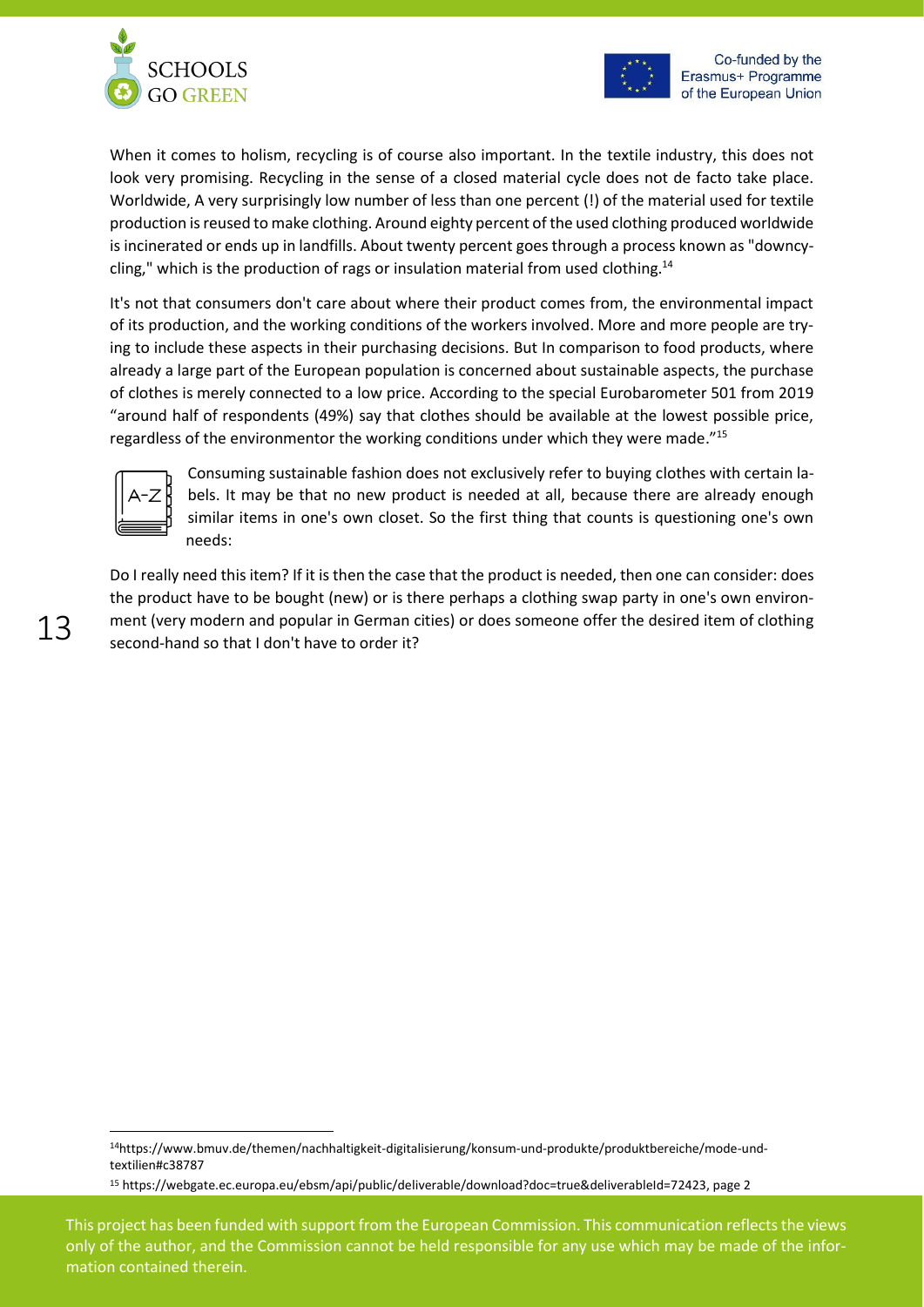



## <span id="page-13-0"></span>Labels for Sustainable Clothing

In addition to seals that identify specific characteristics of sustainable production, there are also a growing number of companies in the fashion sector that set their own standards and do not rely on conventional seals. Here, of course, it must be very clear how these own standards are created and how they are defined and continuously monitored. Consumers often have to find out for themselves and do their own research.

Here we present a few of the largest and most relevant global seals. Due to the complexity and diversity of the range, we cannot go into detail about individual fashion labels.

#### **Global Standard**



The Global Standard stands for:

• Annual on-site inspection of premises of the processor, manufacturer or trader, performed by an independent and specially accredited certification body.

- Tracing the organic fibre product flow.
- Assessment of all the inputs and accessories used.
- Verification of the wastewater treatment system as part of the environmental management programme.

• Monitoring social criteria and implementing a risk assessment based quality and residue policy are key elements of the inspection protocol.

**More Information[: https://global-standard.org](https://global-standard.org/)**

#### **EU Ecolabel for Textiles/Clothing**



The EU Ecolabel stands for:

- A more sustainable fibre production
- A durable product
- A lesser polluting production process
- Strict restrictions on the use of hazardous substances

The EU Ecolabel can be awarded to all kinds of textile clothing and accessories, interior textiles, fibres, yarn, fabric and knitted panels. **The detailed criteria:**

**[https://ec.europa.eu/environment/ecolabel/documents/tex](https://ec.europa.eu/environment/ecolabel/documents/textile_factsheet.pdf)[tile\\_factsheet.pdf](https://ec.europa.eu/environment/ecolabel/documents/textile_factsheet.pdf)**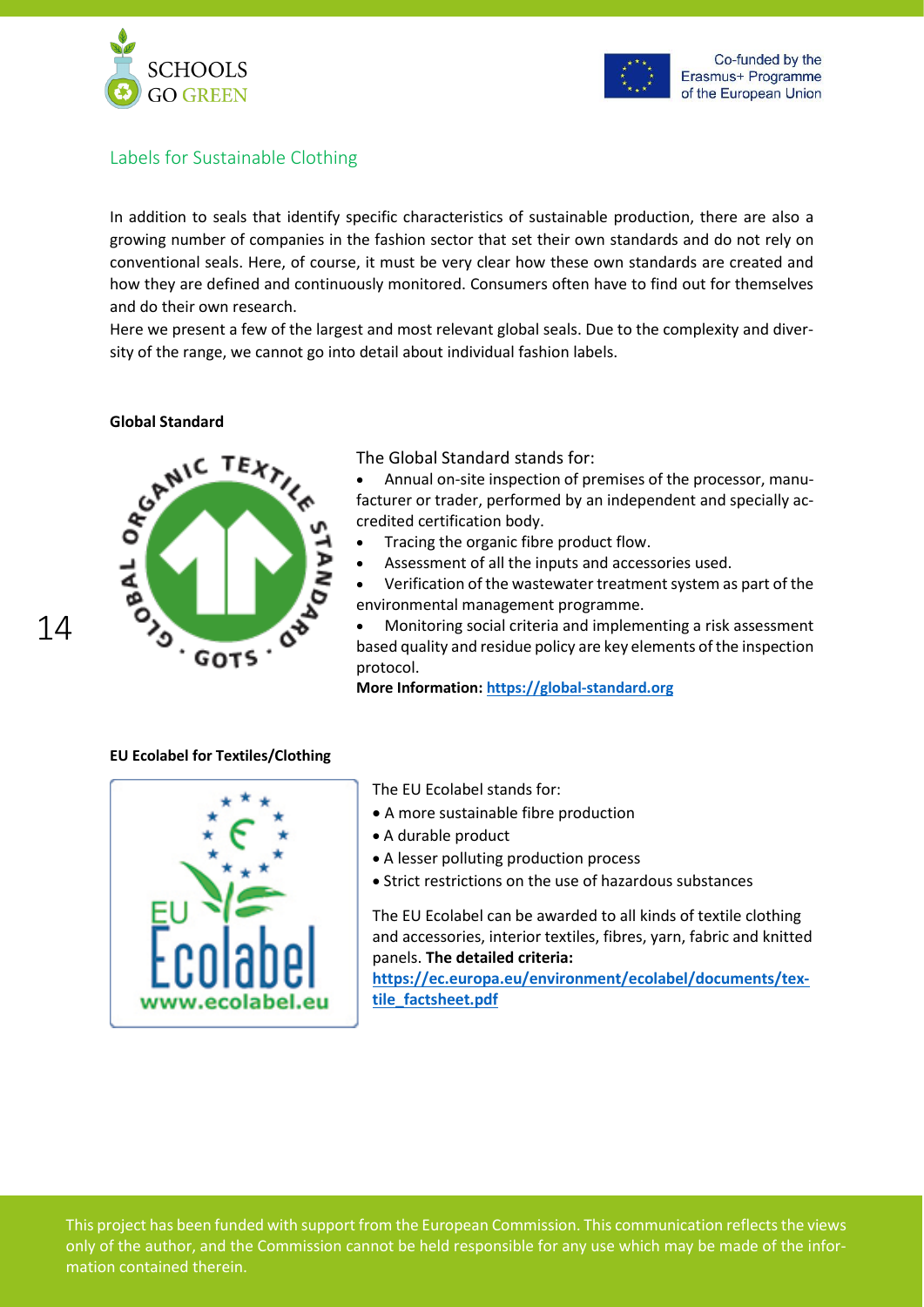





#### **Better Cotton cooperate with farmers that…**

- •minimise the harmful impact of crop protection practices
- promote water stewardship
- care for the health of the soil
- enhance biodiversity and use land responsibly
- care for and preserve fibre quality
- promote decent work
- operate an effective management system

**More Information: [https://bettercotton.org](https://bettercotton.org/)**

#### **OEKO-TEX**

# **OEKO-TEX®** INSPIRING CONFIDENCE

ecological perspective.

The product labels STANDARD 100 by OEKO-TEX® and LEATHER STANDARD by OEKO-TEX® are available for textile and leather products that have been tested for harmful substances and which are thus safe from a human-

- With the MADE IN GREEN by OEKO-TEX® label, you can identify textiles which have been tested for harmful substances and also manufactured under sustainable working conditions.
- The STeP by OEKO-TEX® certification and the DETOX TO ZERO analysis by OEKO-TEX® optimise the manufacturing process for ecological and socially responsible textile and leather production.
- The ECO PASSPORT by OEKO-TEX® identifies environmentally friendly chemicals, auxiliaries and colourants used in the textile and leather industry.
- The MADE IN GREEN label identifies textiles and leather goods tested for harmful substances and which have been manufactured under sustainable and socially responsible conditions.

#### **More Information[: https://www.oeko-tex.com/en](https://www.oeko-tex.com/en)**

#### **Cradle to Cradle**



• Is not (only) a seal in the classical sense, but a globally recognized measure of a safer and more sustainable product for the circular economy

• It is a transformative way to design and manu-

• To receive certification, products are evaluated on their environmental and social performance in

several sustainability categories: material health, material reuse, renewable energy, carbon management, water stewardship, and social fairness.

#### **More Information[: https://c2c.ngo](https://c2c.ngo/)**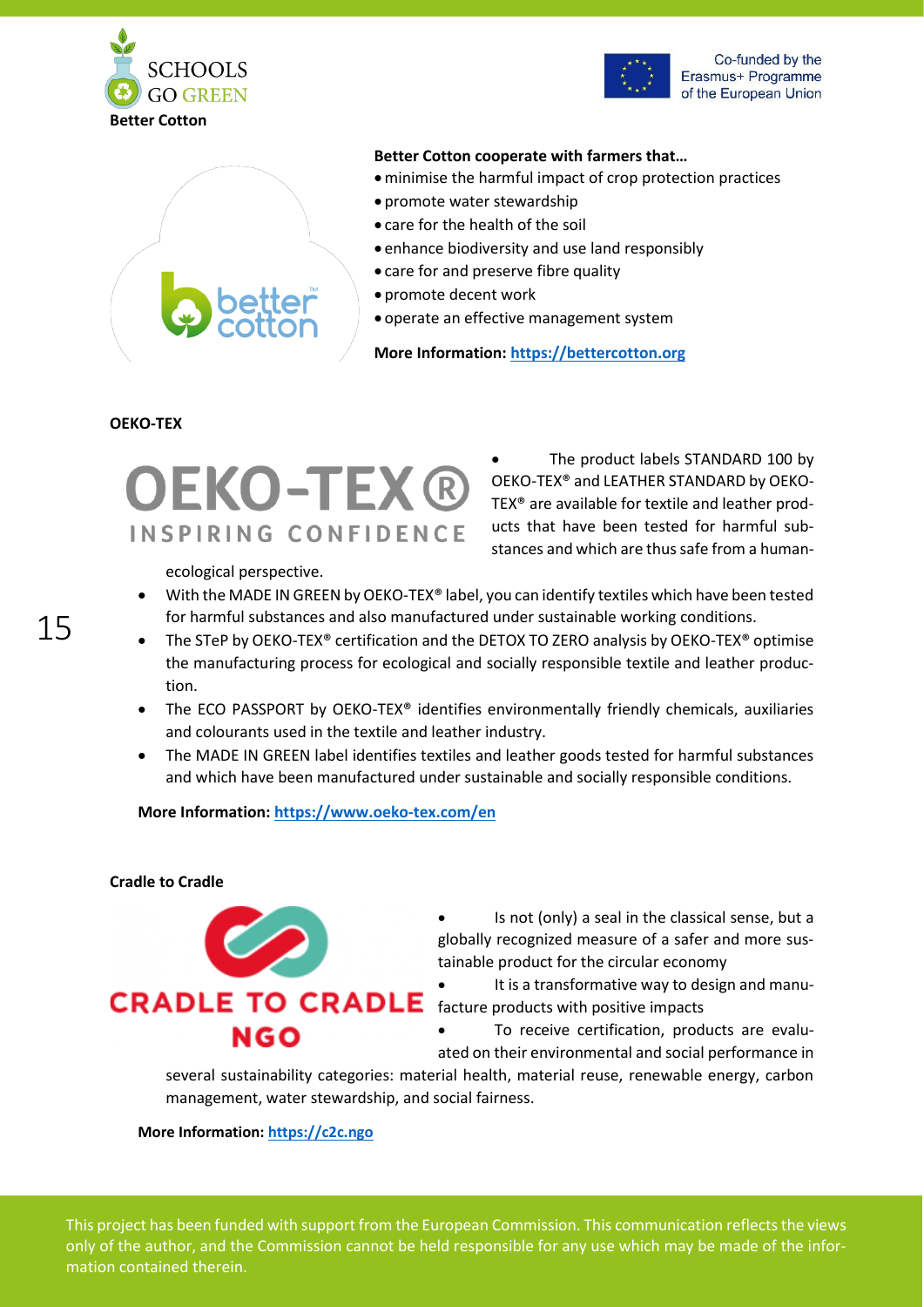

16



## <span id="page-15-0"></span>Popularity and Effect of Labels for Sustainable Clothing

"Making informed purchases also helps. For example, the textile industry today is the second largest polluter of clean water after agriculture, and many fashion companies exploit textile workers in the developing world. If you can buy from sustainable and local sources you can make a difference as well as exercising pressure on businesses to adopt sustainable practices."<sup>16</sup>

To take up the German situation, which can also apply in other European countries: 38 percent of the fashion fans surveyed as part of the Statista Global Consumer Survey stated that sustainable fashion was too expensive for them. Many also do not know the sustainability labels and their criteria and standards. The resulting lack of trust in these labels is also a reason for Germans to avoid fair fashion. 23 percent of the participants stated that sustainability is often just a fad and that there are no really fair conditions behind it. The lack of chic of fairly produced clothing was still a reason for 14 percent of respondents to forego eco-fashion, while 18 percent preferred to stick with established brands out of habit.<sup>17</sup>

According to the Special Eurobarometer from 2019 a large majority of Europeans would like to receive more informations about sustainable clothes. But as stated above this doesn't mean that the customers are actually willing to pay more for clohtes with sustainable aspects.

#### Figure 3: Information about sustainable clothes trough labels $^{18}$

QA13.5 Please tell me to what extent you agree or disagree with each of the following statements related to environmental problems and working conditions linked to clothing.

Clothes labelling should provide information on their environmental impact and the working conditions under which they were made (% - EU)



Base: all respondents (n= 27,498)

<sup>16</sup> https://www.un.org/sustainabledevelopment/wp-content/uploads/2019/07/12\_Why-It-Matters-2020.pdf

<sup>17</sup> <https://de.statista.com/infografik/26399/gruende-fuer-den-verzicht-auf-nachhaltige-mode-in-deutschland/>

<sup>18</sup> https://webgate.ec.europa.eu/ebsm/api/public/deliverable/download?doc=true&deliverableId=72616

This project has been funded with support from the European Commission. This communication reflects the views only of the author, and the Commission cannot be held responsible for any use which may be made of the information contained therein.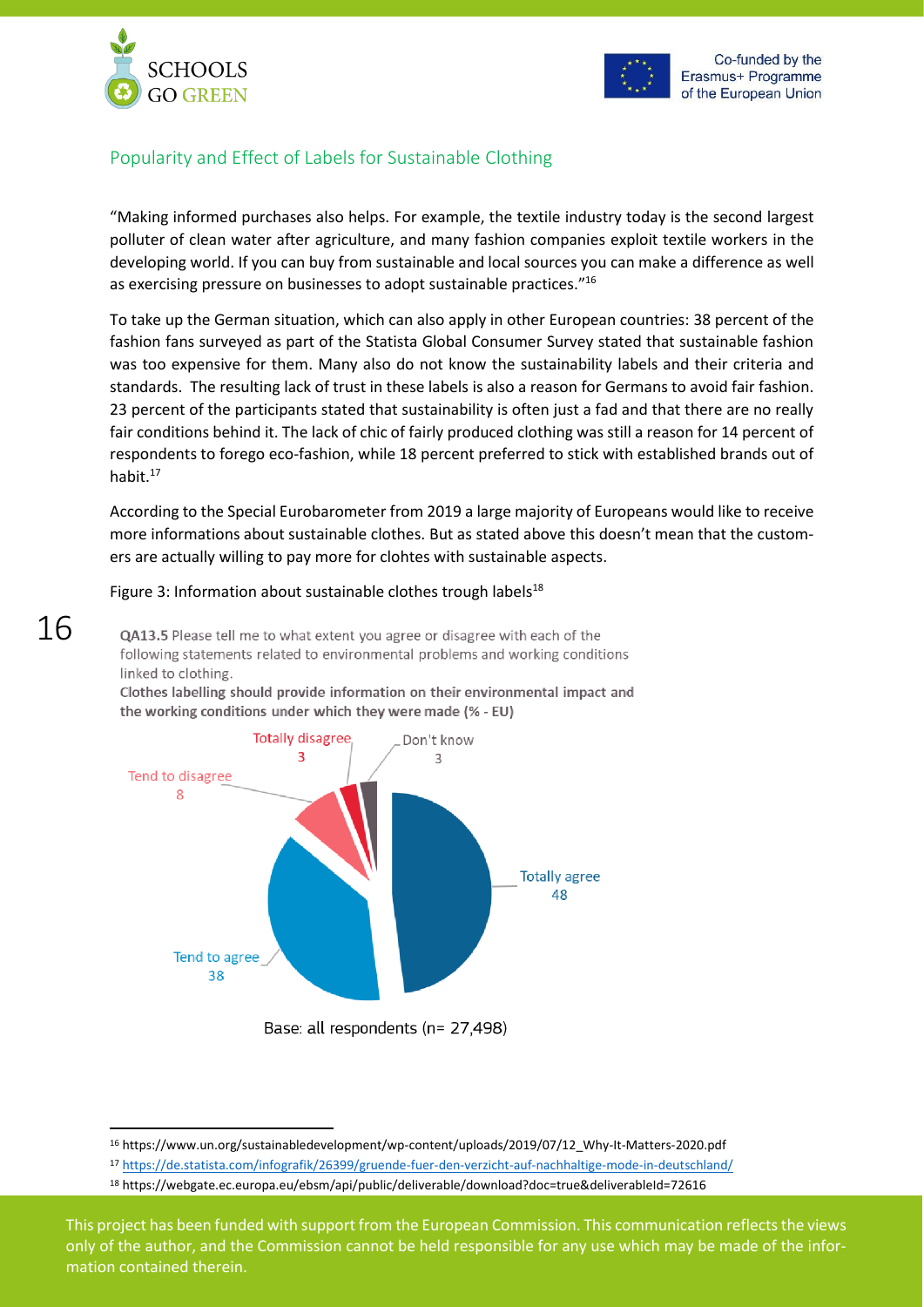



# <span id="page-16-0"></span>3. Didactic Strategies

In general it can be assumed that the questions which type of food and clothes are consumed are topics for discussions within families on a daily basis. Aspects like taste or look have a direct impact on the life of students and might therefore be of most importance for young people. Discussions about sustainable aspects are additional challenges for a family setting in which several people have to agree on a certain standard. When bringing these topics to school it should be taken into account that different students have varying perspectives, attitudes or levels of knowledge about them. When it comes to clothes in particular, also group dynamics within the peer group should be acknowledged that might influence students regarding their preferences.



The goal for teachers should be achieve a situation in which the students share their perspective and encourage each other to pay attention to sustainablity instead of creating situations in which students might feel ashamed or receiving peer pressure.

One important aspect in introducing these topics is therefore to clarify that there is not the one path towards sustainability. A dogmatic approach here might lead to exclusive processes. Instead all students should be welcomed to join the discussion no matter what consume patterns they or their family are practising at the moment. When it comes to food or clohtes consumption also social, cultural or religions factors might be of importance and might limit the students possibilities to make their own choices. Therefore it should be made clear that there are different alternatives to make small steps towards the goal of getting to a sustainable way of purchasing food products and clothes.

When it comes to the challenge of explanining these complex topics to students, teachers should create a link to the living world. This varies depending on the age group. Whereas younger children may already be able to influence their parents' purchasing decisions, older children are already concerned with using their own resources and weighing up what a sustainable product is worth. Both groups are able to perceive the effects of their consumption decisions directly or indirectly. Here, a sensitivity for the influence on different areas of life is to be established. After all, it is not only theoretical knowledge that is decisive for learning success, but also concrete experience.

After taking into account theses aspects, it should be discussed with the students that there are several options for individual and collective action that can actually make a change. Even younger students can have an impact when they discuss these topics with their parents and make their first steps to become informed consumers.

Regarding food products students can be motivated to search for sustainable labels, grow vegetables and fruit by themselves and avoid packaging or food waste. Regarding clothing consumption it can be suggested to repair clothes, recycle, sell at flea markets or donate clothing. It can be recommended to buy clothes second hand or if buying new, then rather invest in few high-quality pieces, than in many little-quality ones or also pay attention to sustainable labels. Also the proper storage, care and washing of clothes can increase the wearability.

As mentioned above, these strategies only present an overview on the possible forms of individual or collective action that can make a change towards sustainable consumption and teachers should present them as options, not as mandatory rules, because students might not be in the position to implement them at home.